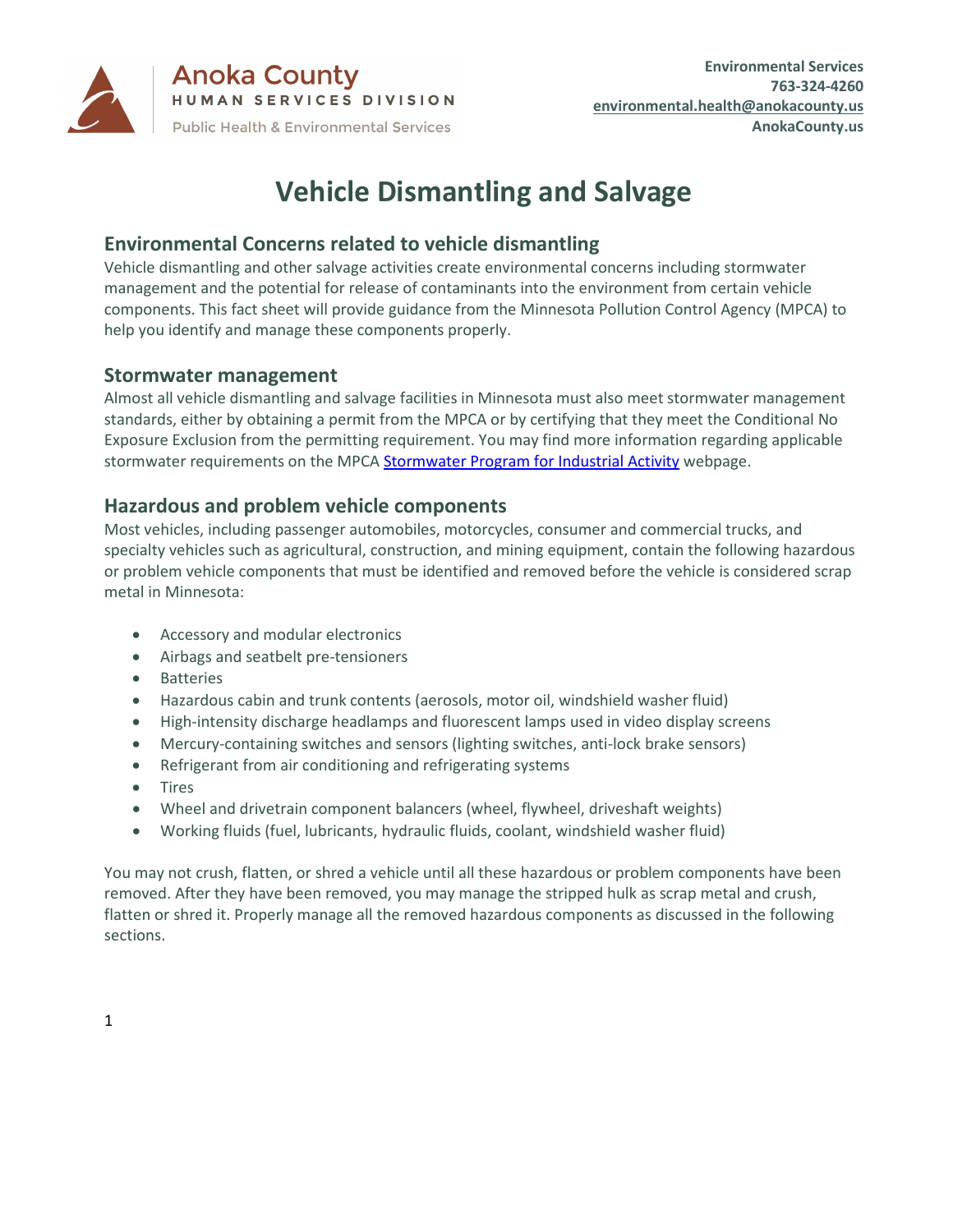#### **Accessory and modular electronics**

Remove accessory and modular electronics, including CD and DVD players, electronic audio components, engine control units, GPS units, and video display screens. If not sold for reuse, manage these E-wastes as discussed in MPCA hazardous waste fact sheet 'Managing Electronic Wastes' available at [https://www.pca.state.mn.us/sites/default/files/w-hw4-15.pdf.](https://www.pca.state.mn.us/sites/default/files/w-hw4-15.pdf)

#### **Airbags and seatbelt pre-tensioners**

Remove or deploy airbags and seatbelt pre-tensioners that operate by pyrotechnics or explosive chemical reactions. Ensure you identify and remove or deploy all airbags in a vehicle, including both dashboard and side impact airbags on both the driver and passenger side of vehicles. Check every seatbelt in the vehicle for pyrotechnic or chemical reaction pre-tensioners.

You may sell un-deployed airbags and seatbelt pre-tensioners for reinstallation as products. Un-deployed airbags and seatbelt pre-tensioners that you will not sell must be managed as a hazardous waste, even if they are shipped off-site for metal recovery. You may deploy airbags and seatbelt pre-tensioners in the vehicle or after removal without a permit from the MPCA if you follow the manufacturer's directions or industry standards for deployment. Deployed airbags and seatbelt pre-tensioners may be managed as scrap metal or solid waste.

#### **Batteries**

Remove all vehicle batteries, including electrical system and drive system batteries. Remember that hybriddrive vehicles may have multiple battery systems located in different parts of the vehicle. Manage the removed batteries as discussed in MPCA hazardous waste factsheet 'Managing Universal Wastes' available at [https://www.pca.state.mn.us/sites/default/files/w-hw4-62.pdf.](https://www.pca.state.mn.us/sites/default/files/w-hw4-62.pdf)

#### **Hazardous cabin and trunk contents**

Remove all potentially hazardous contents from the cabin, trunk, and any other storage spaces in a vehicle that is to be salvaged. Common hazardous contents found in the cabin or trunk of vehicles include products in aerosol containers, motor oil, and windshield washer fluid. Use the items that you can. Manage aerosol containers as discussed in MPCA hazardous waste factsheet 'Managing Waste Aerosols' available at [https://www.pca.state.mn.us/sites/default/files/w-hw4-00.pdf.](https://www.pca.state.mn.us/sites/default/files/w-hw4-00.pdf) Manage other hazardous contents as discussed below in the 'Working Fluids' section.

#### **High-intensity discharge headlamps and fluorescent lamps**

Remove all high-intensity discharge (HID) headlamps (those with no metal filament), commonly referred to as 'xenon lamps' or HID lamps, unless you document that they do not contain mercury. Also locate and remove any fluorescent lamps used as backlight for liquid-crystal display (LCD) screens. Manage the removed lamps as discussed in MPCA hazardous waste fact sheet 'Managing Universal Wastes available at [https://www.pca.state.mn.us/sites/default/files/w-hw4-62.pdf.](https://www.pca.state.mn.us/sites/default/files/w-hw4-62.pdf)

#### **Mercury-containing switches and sensors**

Locate and remove all mercury-containing light switches and anti-lock braking sensors. Manage the removed switches and sensors as discussed in MPCA hazardous waste fact sheet 'Managing Universal Wastes' available a[t https://www.pca.state.mn.us/sites/default/files/w-hw4-62.pdf.](https://www.pca.state.mn.us/sites/default/files/w-hw4-62.pdf) 2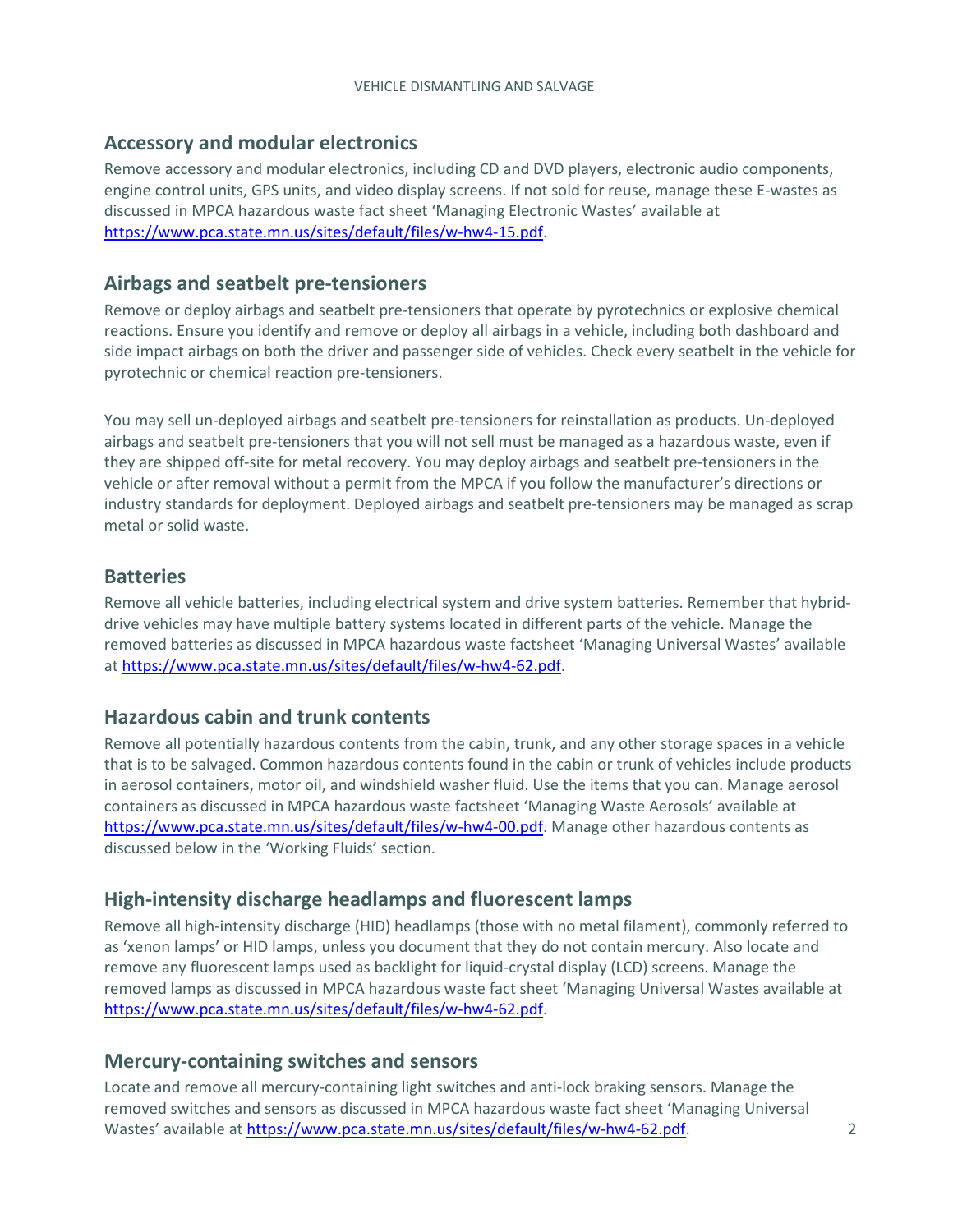# **Refrigerant from air conditioning and refrigerating systems**

Recover refrigerant that may contain chlorofluorocarbons (CFCs) from air conditioning and refrigeration systems. Do not vent refrigerants to the air. Follow the instructions to recover and manage CFC refrigerants from vehicles discussed on MPCA webpage a[t http://www.pca.state.mn.us/udgx4b5.](http://www.pca.state.mn.us/udgx4b5)

#### **Tires**

Remove all tires, including spare tires from trunks or underbodies. You may use or sell removed tires that may still be used safely as products. Manage waste tires as discussed in MPCA hazardous waste fact sheet 'Managing Waste Tires' available at [https://www.pca.state.mn.us/sites/default/files/w-sw4-60.pdf.](https://www.pca.state.mn.us/sites/default/files/w-sw4-60.pdf)

# **Wheel and drivetrain component balancers**

Remove lead wheel weights from all wheel rims. Manage the removed weights as discussed in MPCA hazardous waste fact sheet 'Managing Scrap Metal' available at [https://www.pca.state.mn.us/sites/default/files/w-hw4-27.pdf.](https://www.pca.state.mn.us/sites/default/files/w-hw4-27.pdf)

Identify and remove any mercury-containing wheel and drivetrain balancers from wheel rims, drive shafts, and flywheels. These balancers often are shaped as a metal disc with a hollow pipe around the outer circumference. Manage removed mercury-containing balancers as 'mercury-containing equipment' as discussed in MPCA hazardous waste fact sheet 'Managing Universal Waste' available at [https://www.pca.state.mn.us/sites/default/files/w-hw4-62.pdf.](https://www.pca.state.mn.us/sites/default/files/w-hw4-62.pdf)

# **Working fluids**

Separately remove and collect each vehicle working fluid when dismantling a vehicle. You may also find Best Management Practices (BMPs) to properly collect and store waste vehicle fluids in MPCA hazardous waste factsheet 'Managing Floor Drains and Flammable Traps' available at [https://www.pca.state.mn.us/sites/default/files/w-hw4-18.pdf.](https://www.pca.state.mn.us/sites/default/files/w-hw4-18.pdf)

If you remove each waste working fluid separately and follow the BMPs, you may manage each as discussed below. If you do not collect each working fluid separately, or allow them to mix, you must assume the mixture is a hazardous waste unless you test it and document it is non-hazardous. You may not manage an untested mixture of vehicle working fluids as used oil, used antifreeze, or recyclable fuel.

Ensure you capture and collect all working fluids that you remove from a dismantled vehicle. If you spill any working fluids on the ground, excavate and manage the contaminated soil as a waste based on what spilled, or as a hazardous waste if an untested mixture of vehicle working fluids. Report all spills of hazardous waste immediately to the Minnesota Duty Officer at 651-649-5451 or 1-800-422-0798.

#### **Fuel**

Drain residual fuel from fuel tanks, fuel pumps, and fuel lines. Manage the drained fuel as discussed in MPCA hazardous waste factsheet 'Managing Fuel Wastes' available at [https://www.pca.state.mn.us/sites/default/files/w-hw4-19.pdf.](https://www.pca.state.mn.us/sites/default/files/w-hw4-19.pdf)